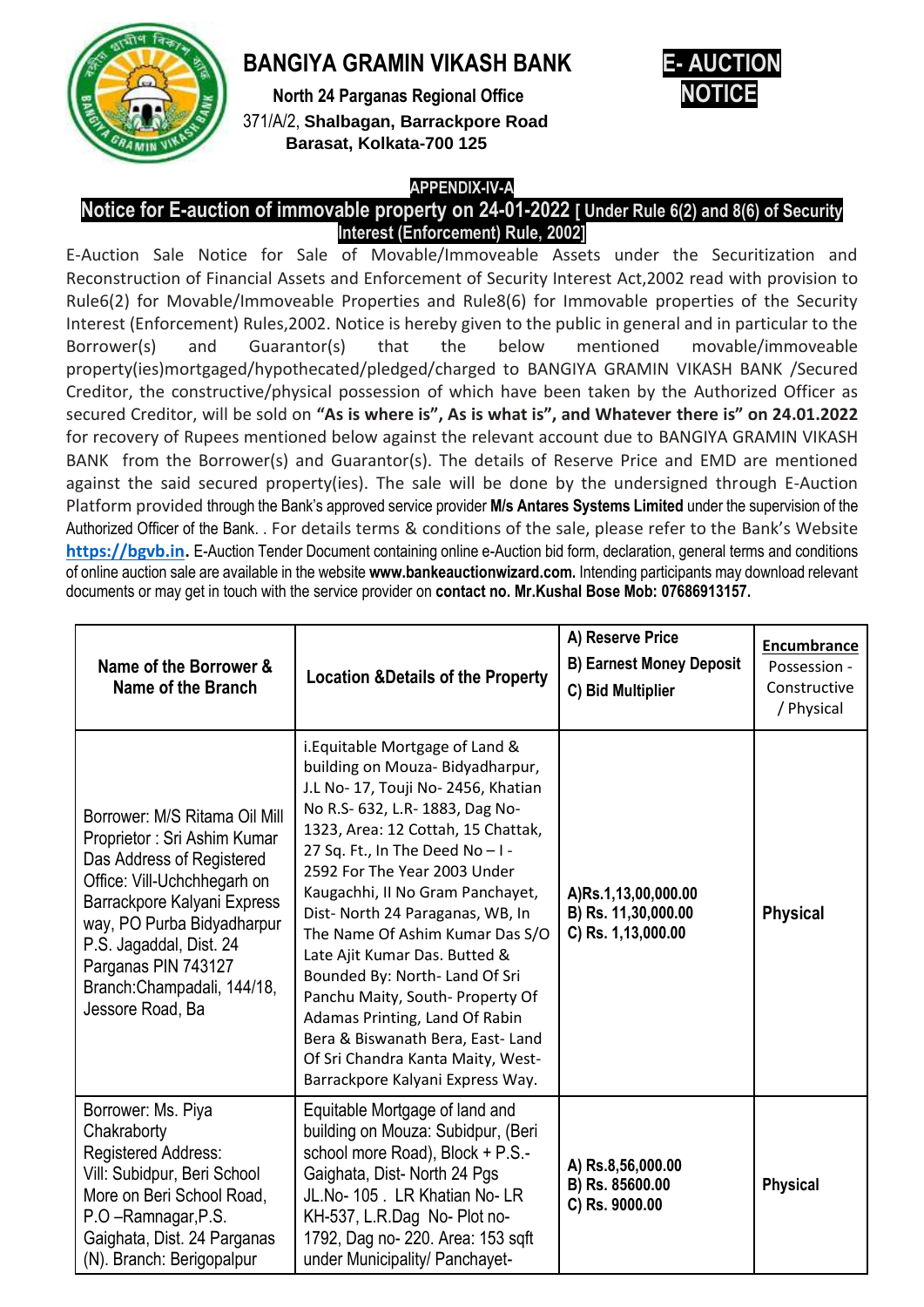| Ghat, under North 24 Pgs<br>Region. | Ramnagar Gram Panchayet. of<br>Ashoke Chakraborty, S/O-Lt.<br>Birendranath Chakraborty, Vill- Beri,<br>P.O.- Ramnagar, P.S.- Gaighata,<br>Dist- North 24 Pgs, PIN- 743273.<br>Butted & Bounded By: North-House<br>of the Anima Pal, South-Village<br>Road (Beri School Road), East-<br>House of the Anima Pal, West-<br>Shop of Jiban Chawdhury & other. |  |  |
|-------------------------------------|----------------------------------------------------------------------------------------------------------------------------------------------------------------------------------------------------------------------------------------------------------------------------------------------------------------------------------------------------------|--|--|
|-------------------------------------|----------------------------------------------------------------------------------------------------------------------------------------------------------------------------------------------------------------------------------------------------------------------------------------------------------------------------------------------------------|--|--|

### **Last date for submission of on-line application for Bid with EMD: 21-01-2022 up to 04:00 PM**

\*GST applicable as per Govt. rules

\*TDS applicable as per Govt. rules

# **Terms & Conditions**

#### **1. Intending bidders shall hold a valid e-mail address.**

2.. Bids in the prescribed format given in the Tender document along with EMD shall be submitted to the Authorized Officer, Bangiya Gramin Vikash bank, North 24 Parganas Region, 371/A/2, Shalbagan, Barrackpore Road, Barasat, Kolkata – 700125, on or before the last date mentioned above. The Bid Form and EMD received late for any reason whatsoever will not be entertained.Bank reserves the right to accept or reject any or all tenders without assigning any reason whatsoever. Bid Form, Terms and Conditions of Sale can be obtainedfrom the bank.

3. The EMD shall be remitted through **DD/Pay Order** drawn in favour of "Bangiya Gramin Vikash Bank, North 24 Parganas Regional Office" & payable at Kolkata (West Bengal).

4. Bid form without EMD shall be rejected summarily.

5. Online auction will start automatically on and at the time mentioned above.

6. Auction /Bidding will be only online through the portal provided by M/s Antares Systems Limited.

7. . The property will not be sold below the reserve price. The property shall be sold to the highest bidder. The successful bidder shall deposit 25%of sale price (less EMD) immediately and the balance amount of 75% of sale price to be paid within 15 days from the date of auction without giving any notice or such extended period as may be allowed and communicated in writing by the authorized officer through **DD/Pay Order** as mentioned in **para 6** above.

8. . In case of default in payment of sale price or any part thereof within the period(s) mentioned herein above, the EMD and/or initial deposit(s) as the case may be, shall be forfeited and the property shall be sold again through auction. The highest bidder / successful purchaser will have no right on the said property.

9. The sale certificate will be issued in favour of the purchaser (as per Bid form) only, after payment of entire sale price amount. 10. The property is being sold on **"AS IS WHERE IS, AS IS WHAT IS AND WHATEVER THERE IS BASIS".** The purchaser(s) should make their own inquiries regarding any statutory liabilities, arrears of property tax, claims etc. by themselves before making the bid.

11. Encumbrances known to the creditor /Bank appears to be **NIL**. However the interested bidders may enquire from concerned departments, before bidding.

12. The Authorized Officer is not bound to accept the highest bid or any or all bids and reserves the right to accept or reject any or all the bids or cancel, postpone the e-auction without assigning any reason thereof.

13. The successful purchaser would bear all the charges/fees/expenses payable for conveyance such as Stamp Duty, additional stamp duty, Registration Fee etc. as applicable as per laws of Government of India and State of West Bengal and other Authorities. 14. All statutory/non statutory dues, taxes, rates, assessments, charges, fees etc. owing to anybody will be the responsibility of the buyer only.

18. All persons participating in the e-auction should submit his/her/their sufficient and acceptable proof of his/her/their identity, residence and authority and also copy of PAN / TAN cards etc. The bidders shall upload scanned copies of PAN card and proof of residential address (preferably Aadhar Card), while submitting the e-tender. The bidders other than individuals shall also upload proper mandate for e-bidding.

15. Sale is subject to confirmation by the secured creditor Bank.

16. Neither Bangiya Gramin Vikash Bank nor Service provider will be responsible for any lapses /failure on the part of the bidder during bidding time due to link /power failure. To ward off such contingent situations, bidders are requested to make all necessary arrangements /alternatives such as back-up power supply etc. wherever required.

17. In case of default in payment of sale price or any part thereof by the highest bidder within the period(s) mentioned hereinabove, the EMD and/or initial deposit(s), as the case may be, shall be forfeited and the bank reserves the right to go again for a sale through auction without any further notice whatsoever from the Bank. In such the defaulting highest bidder/successful purchaser will have no right on the said property.

**18. For further detailsregarding inspection of the property / e-auction**, the intending bidders may contact the Authorised Officer, Bangiya Gramin Vikash Bank, North 24 Parganas Region, 371/A/2, Shalbagan, Barrackpore Road, Barasat, Kolkata – 700125, West Bengal Mob. No. 9434160383 mail id: rmnorth24pgs@bgvb.co.in